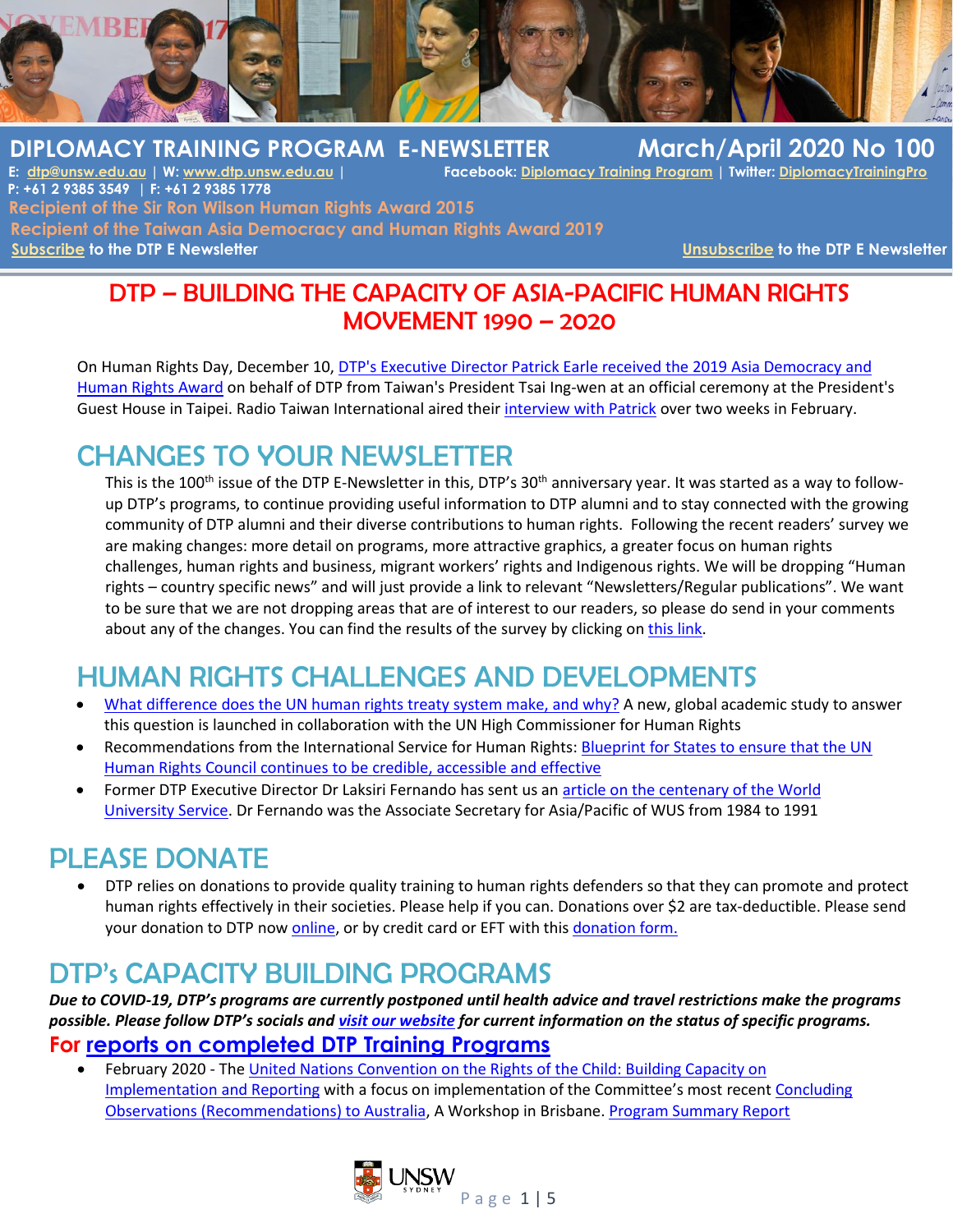- August 2020 30th Annual Human Rights and People's Diplomacy Training for Human Rights Defenders from the Asia-Pacific Region, Timor-Leste. Clic[k here](http://www.dtp.unsw.edu.au/30th-annual-program-2020-timor-leste) to download application form and program brochure
- November 2019 [Business and Human Rights and SDGs in PNG](http://www.dtp.unsw.edu.au/business-human-rights-and-sustainable-development-goals-sdgs-png-november-2019) Capacity Building Program with PIANGO, OHCHR, UNDP, UNSW Institute for Global Development - [Program Summary Report](http://www.dtp.unsw.edu.au/sites/default/files/u4/19.%20BHR.%20PNG.%20Summary%20Report.Short_.Final__1.pdf)
- **•** August 2019 29<sup>th</sup> Annual Regional Human Rights and People'[s Diplomacy Training](http://www.dtp.unsw.edu.au/29th-annual-program-2019-timor-leste) Program in Timor-Leste [Report](http://www.dtp.unsw.edu.au/sites/default/files/u4/19.%2029th%20Annual.%20Timor-Leste.%20Report.%20v02.pdf)
- July 2019 Capacity Building Program [on the Convention of the Rights of the Child, Darwin Australia](http://dtp.unsw.edu.au/rights-child) [Report](http://www.dtp.unsw.edu.au/sites/default/files/u4/19.%20CRC%20Australia.%20Workshop%20Report.pdf)
- Final Report on DTP's [Capacity Building Programs on Migrant](http://www.dtp.unsw.edu.au/sites/default/files/u4/DTP.MW_.MENA_.Final%20Operational%20Report.web_.pdf) Workers' Rights in Middle East 2015-2019
- Final Report on DTP's [Capacity Building Programs on Migrant](http://www.dtp.unsw.edu.au/sites/default/files/u4/15.19.%20DTP%27s%20MW.Capacity%20Building.Asia_.2015-19.Final%20Operational%20Report.v01.pdf) Workers' Rights in South and South-East Asia [programs 2015-2019](http://www.dtp.unsw.edu.au/sites/default/files/u4/15.19.%20DTP%27s%20MW.Capacity%20Building.Asia_.2015-19.Final%20Operational%20Report.v01.pdf)
- [2019 Indigenous Peoples, Human](http://www.dtp.unsw.edu.au/2019-indigenous-peoples-human-rights-and-business) Rights and Business with Asia Indigenous Peoples Pact and Forum-Asia [Report,](http://www.dtp.unsw.edu.au/sites/default/files/u4/19.%20IPHRB.%20Thailand.%20Report.%20Final.pdf) an[d Opening Speech](http://www.dtp.unsw.edu.au/sites/default/files/u4/Keynote%20Speech-DTP%2008.02.2019.pdf) by DTP Alumna and AICHR Commissioner, Yuyun [Wahynuningrum](http://dtp.unsw.edu.au/yuyun-wahyuningrum)
- March [2019 Human Rights and Business and the SDGs](http://dtp.unsw.edu.au/business-human-rights-and-sdgs-pacific-fiji-2019) in the Pacific Capacity Building for Civil Society [Report](http://dtp.unsw.edu.au/sites/default/files/u4/19.%20HRB.%20Pacific.%20Fiji.%20Report.%20Final.pdf)
- [DTP 2018 Annual](http://www.dtp.unsw.edu.au/sites/default/files/u4/DTP%20annual%20report%202018-WEB.pdf) Report and 2018/19 [audited financial statements](http://www.dtp.unsw.edu.au/sites/default/files/publications/Financial%20Accounts%202019%20-%20DTP%20signed.pdf)

## Awards and Opportunities

- The Taiwan Foundation for Democracy (TFD) is calling for nominations for the 15th Asia Democracy and [Human Rights Award \(ADHRA\)](http://www.tfd.org.tw/opencms/english/events/data/Event0824.html)
- The Rotary Foundation is now accepting applications for the [fully-funded 2021 Rotary Peace Fellowship](https://www.rotary.org/en/our-programs/peace-fellowships)
- Esther Busser Memorial Prize for a person [who has done outstanding work to promote social justice and](https://www.itfseafarers.org/en/news/esther-busser-memorial-prize)  [decent work in the Global](https://www.itfseafarers.org/en/news/esther-busser-memorial-prize) South

## PROFILES AND NEWS OF DTP ALUMNI

- Profile of DTP alumna and trainer, [Sumitha Shaanthinni Kishna](http://www.dtp.unsw.edu.au/sumitha-shaanthinni-kishna) from Malaysia Founding Directo[r Our Journey](https://www.facebook.com/ourjourneymy/) and recently elected Chair o[f Migrant Forum in Asia](https://mfasia.org/)
- Profile of [Sayed Abdul Qader Rahimi from Afghanistan,](http://www.dtp.unsw.edu.au/sayed-abdul-qader-rahimi) Acting Director, Afghanistan Independent Human Rights [Commission,](https://www.aihrc.org.af/) alumnus of DTP's 18th Annual Regional Human Rights and Peoples' Diplomacy Training Program in Australia in 2008
- DTP alumna Tevita Naikasowalu in Fiji works with the Commission of Social and Ecological Justice and is campaigning against black sand mining, its impact on the environment, and the lack of community consultations. His campaign was [highlighted on Australian ABC Radio](https://www.abc.net.au/radio-australia/programs/pacificbeat/fijis-black-sand-mining-project-draws-international-scrutiny/11865334)
- DTP Indonesia/West Papua alumnus [Agustinus Mahuze](http://dtp.unsw.edu.au/agustinus-mahuze) shared this link [to media coverage](https://drive.google.com/file/d/1md-TLhIv8AB0GLY9AnILR-vEAZXrouvh/view?ts=5e38dadf) highlighting his organisation's work on language, culture and traditional knowledge documentation and advocacy in West Papua
- DTP alumnus Tirtha Prasad Saikia (N.E. India) advises that his organisation [North-East Affected Area Development](https://www.facebook.com/pages/category/Non-Governmental-Organization--NGO-/North-East-Affected-Area-Development-Society-NEADS-781957948551369/)  [Society \(NEADS\)](https://www.facebook.com/pages/category/Non-Governmental-Organization--NGO-/North-East-Affected-Area-Development-Society-NEADS-781957948551369/) has been granted special consultative status by the United Nations Economic and Social Council (ECOSOC)
- DTP alumnu[s Sushil Pyakurel,](https://www.dtp.unsw.edu.au/sushil-pyakurel) long-time human rights advocate and former Nepalese Human Rights Commissioner, has resigned as Human Rights Adviser to the [Nepal's President](https://www.dtp.unsw.edu.au/sites/default/files/u4/Sushil%20Pyakurel%20resign%20from%20the%20post%20of%20Advisor%20to%20the%20President_Press%20Statement%2024%20Jan%202020.pdf) following his refusal to drop human rights case against the proposed [new Speaker of the Nepalese Parliament](https://kathmandupost.com/politics/2020/01/24/president-s-adviser-sushil-pyakuryal-resigns)
- DTP congratulates alumna Holly Jonas on [her appointment as Global Coordinator](https://www.iccaconsortium.org/index.php/people/holly-jonas/) of the [ICCA Consortium.](https://www.iccaconsortium.org/) Holly, based in Sabah, Malaysia, is a long-time campaigner on Indigenous peoples rights and the environment
- DTP alumnu[s John Tripura](http://dtp.unsw.edu.au/john-tripura) from Bangladesh has sent us the latest issue of [Jumma Barta](https://www.facebook.com/JummaBarta/) focused on the Chittagong Hills Tracts

# ACTIVISM/CAMPAIGNING/RESOURCES

- [Case studies from civil society groups using digital technologies to respond to populism](https://icscentre.org/innovationreport/)
- Gender matters [A manual on addressing gender-based violence affecting](https://book.coe.int/fr/jeunesse-autres-publications/8100-gender-matters-a-manual-on-addressing-gender-based-violence-affecting-young-people-2nd-ed.html) young people

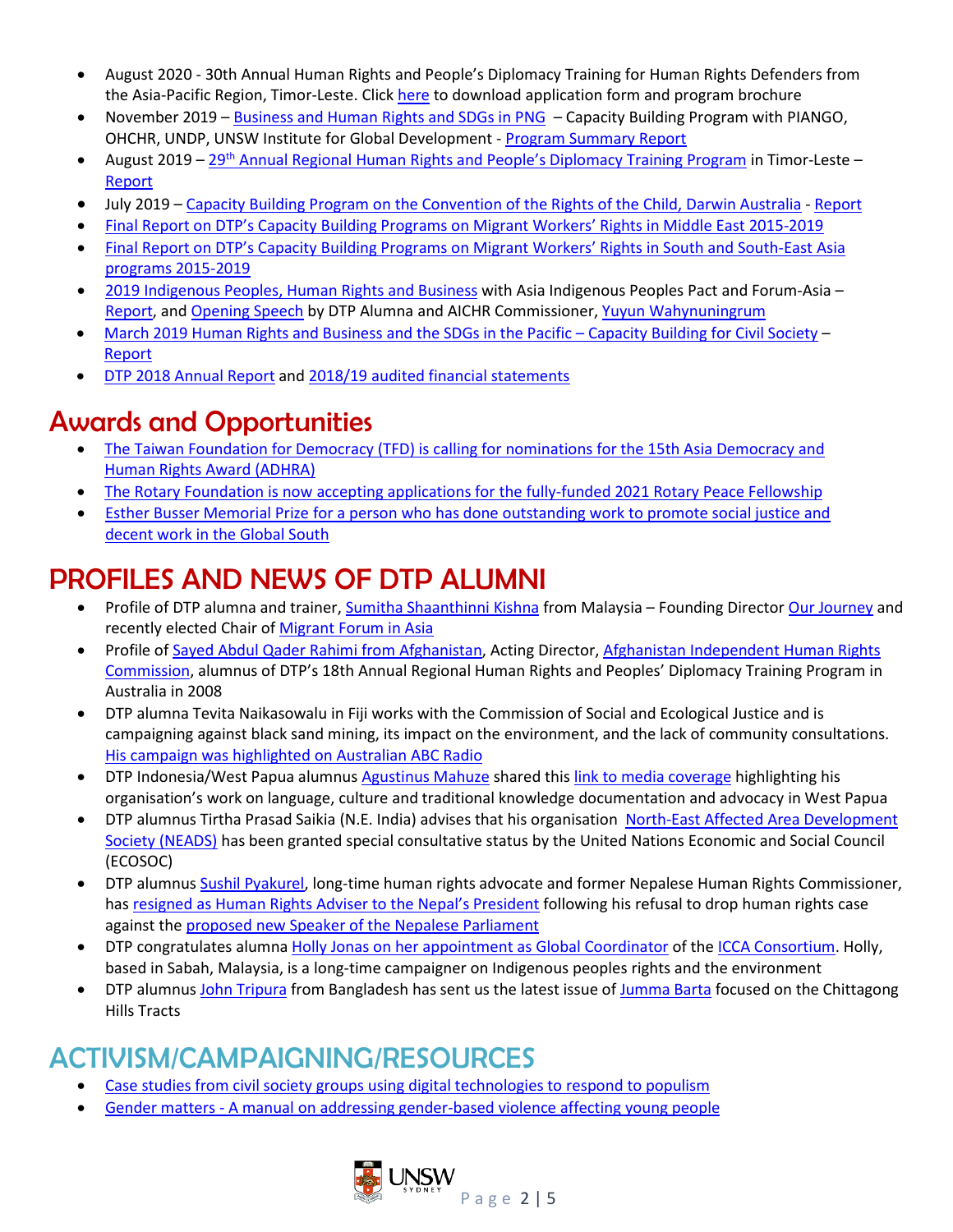- The Internet Shutdowns series: Resources and tips based [on learnings from activists on how to document and](https://blog.witness.org/2020/02/documenting-during-internet-shutdowns/) [film during shutdowns](https://blog.witness.org/2020/02/documenting-during-internet-shutdowns/)
- [Toolkit for Lawyers at Risk](https://www.ibanet.org/Human_Rights_Institute/Toolkit-on-Lawyers-at-Risk-project.aspx)
- [New Tools Help Communities Affected by Asian Infrastructure](https://www.inclusivedevelopment.net/new-tools-help-communities-affected-by-aiib-projects-defend-their-rights-and-the-environment/?fbclid=IwAR194Rd4E_-NrgWXS4xq27vQ5tRRaxUa0E2OWtiF5WKbiGAk3nBqnuz5ids) Investment Bank Projects Defend Their Rights and [the Environment](https://www.inclusivedevelopment.net/new-tools-help-communities-affected-by-aiib-projects-defend-their-rights-and-the-environment/?fbclid=IwAR194Rd4E_-NrgWXS4xq27vQ5tRRaxUa0E2OWtiF5WKbiGAk3nBqnuz5ids)

## JOBS

• Call for Expression of Interest Raoul Wallenberg Institute: Experts on the Linkages [between Human Rights and](https://rwi.lu.se/about/opportunities/vacancies/)  [Environment, Climate Change and Sustainable Development \(Jakarta\)](https://rwi.lu.se/about/opportunities/vacancies/)

# DTP'S THEMATIC PRIORITIES

### **Human Rights and Business**

- Bougainville: [After the Mine: Living with Rio Tinto](https://www.hrlc.org.au/rio-tinto-deadly-legacy)'s deadly legacy
- [The Kota Kinabalu Statement on Palm Oil and Freedom of Expression](https://pusaka.or.id/2020/02/the-kota-kinabalu-statement-demand-freedom-of-expression/)
- Australia: [Complaint on behalf of Cambodian families](https://ausncp.gov.au/sites/default/files/2020-02/Complaint_11_statement.pdf) under OECD Guidelines settled with bank agreeing to [compensate families and to review and strengthen its human rights policies](https://ausncp.gov.au/sites/default/files/2020-02/Complaint_11_statement.pdf)
- Papua New Guinea: [Landowners & Madang Govt sue Chinese company Ramu](https://www.business-humanrights.org/fr/node/203321) Nico for damages
- [Canada mining firm accused of slavery abroad can be sued at home, supreme court rules](https://www.theguardian.com/world/2020/feb/28/canada-nevsun-eritrea-lawsuit-human-rights-slavery)
- 'Uyghurs for sale': Report expose[s forced labour beyond Xinjiang, implicating major brands](https://thenewdaily.com.au/news/world/2020/03/01/uyghurs-forced-labour-aspi/?utm_source=Adestra&utm_medium=email&utm_campaign=Morning%20News%20-%2020200302)

## **Indigenous Peoples' Rights**

- [Indigenous Peoples of Bangladesh](https://www.iwgia.org/en/bangladesh/3540-indigenous-peoples-of-bangladesh-alive-struggling-fighting-uniting.html)  alive, struggling, fighting and uniting
- Indigenous NGOs call at the UN Convention on Biological Diversity [negotiations: Protect Human Rights to Protect](https://www.forestpeoples.org/en/rights-based-conservation-convention-biological-diversity-cbd-un-human-rights-system/press-release)  [the Planet](https://www.forestpeoples.org/en/rights-based-conservation-convention-biological-diversity-cbd-un-human-rights-system/press-release)
- Malaysia[: Palm oil impacted people demand the right to speak out against human rights abuses and environmental](https://www.forestpeoples.org/en/global-finance-trade-private-sector-palm-oil-rspo/news-article/2020/palm-oil-impacted-people-demand)  [destruction](https://www.forestpeoples.org/en/global-finance-trade-private-sector-palm-oil-rspo/news-article/2020/palm-oil-impacted-people-demand)
- Indigenous community [files FSC Policy of Association complaint against Roda Mas Group in Indonesia](https://www.forestpeoples.org/index.php/en/indonesia-long-isun-files-FSC-complaint-against-roda-mas)
- Under threat [for resisting an illegal mine in India](https://www.iwgia.org/en/india/3522-under-threat-for-resisting-an-illegal-mine-in-india.html)

### **Migrant Workers' Rights**

- [UN experts call on Governments to adopt urgent measures to protect migrants and trafficked persons in their](https://www.ohchr.org/en/NewsEvents/Pages/DisplayNews.aspx?NewsID=25774&LangID=E)  [response to COVID-19](https://www.ohchr.org/en/NewsEvents/Pages/DisplayNews.aspx?NewsID=25774&LangID=E)
- Nepal: [National Human Rights Commission urges govt to unveil details of six construction worker deaths in Kuwait](https://www.business-humanrights.org/en/nepal-human-rights-commission-urges-govt-to-unveil-details-of-six-construction-worker-deaths-in-kuwait?mc_cid=49a3f59db4&mc_eid=ecee402c1b)
- [How Nepal's migration ban traps female 'mod](https://www.theguardian.com/global-development/2020/feb/14/how-nepals-migration-ban-traps-female-modern-day-slaves-in-the-gulf)ern day slaves' in the Gulf
- Cambodia: [Code of Ethics for private recruitment companies launched by Labour Ministry & recruitment agencies](https://www.business-humanrights.org/en/cambodia-code-of-ethics-for-private-recruitment-companies-launched-by-labour-ministry-recruitment-agencies-in-bid-to-better-protect-migrant-workers?mc_cid=60b982523f&mc_eid=ecee402c1b)  [in bid to better protect](https://www.business-humanrights.org/en/cambodia-code-of-ethics-for-private-recruitment-companies-launched-by-labour-ministry-recruitment-agencies-in-bid-to-better-protect-migrant-workers?mc_cid=60b982523f&mc_eid=ecee402c1b) migrant workers

### **Children's Rights**

- Australia[: Police watchdog shines light on invasive practices](https://piac.asn.au/2020/02/14/piac-welcomes-scrutiny-of-invasive-policing-practices/) against children and young people
- [Every child under 'immediate threat' from climate, poor diet: UN](https://www.channelnewsasia.com/news/world/children-un-report-climate-diet-obesity-12448394)
- [UN chief: 250 million children in conflict-affected](https://apnews.com/c303f6f2c39b84c370a6bd700288c5ae) nations
- Child Rights Coalition ASIA Co-Organizes the ASEAN Dialogue on [the United Nations Convention](https://www.crcasia.org/crc-asia-co-organizes-the-asean-dialogue-on-the-united-nations-convention-on-the-rights-of-the-child-general-comments/) on the Rights of the [Child General Comments](https://www.crcasia.org/crc-asia-co-organizes-the-asean-dialogue-on-the-united-nations-convention-on-the-rights-of-the-child-general-comments/)
- [CRC Committee publishes Concluding Observations for Micronesia, Cook](https://tbinternet.ohchr.org/_layouts/15/treatybodyexternal/SessionDetails1.aspx?SessionID=2410&Lang=en) Islands and Tuvalu following historic [session in Samoa](https://tbinternet.ohchr.org/_layouts/15/treatybodyexternal/SessionDetails1.aspx?SessionID=2410&Lang=en)

# HUMAN RIGHTS – GENERAL NEWS

- COVID-19 and its [human rights dimensions](https://www.ohchr.org/en/NewsEvents/Pages/DisplayNews.aspx?NewsID=25774&LangID=E)
- China is [trying to rewrite the definition of human rights.](https://www.abc.net.au/news/2020-02-20/china-trying-to-rewrite-human-rights-australia-must-resist/11961268) Call for Australia to intervene at the Human Rights Council
- UN human rig[hts chief warns of women's right](https://indiablooms.com/world-details/F/23224/un-human-rights-chief-warns-of-women-rsquo-s-rights-complacency.html)s complacency
- [Civil society call to renew mandate of UN Special Rapporteur on Human Rights Defenders](https://www.ishr.ch/news/hrc43-support-consensus-renewal-un-special-rapporteur-human-rights-defenders)

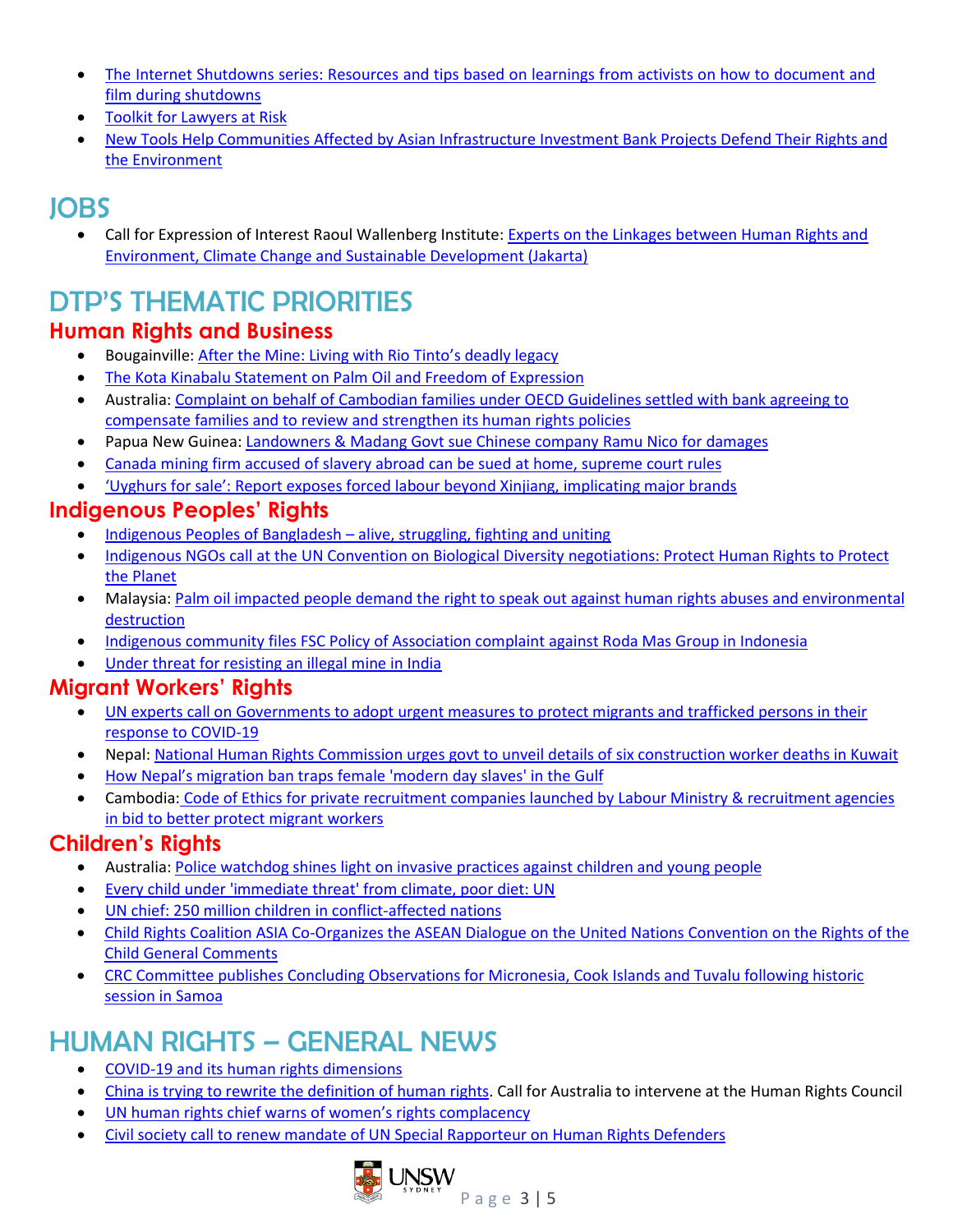- When UN's Cash [Crisis Undermines Human Rights, Are the Worl](http://www.ipsnews.net/2020/01/uns-cash-crisis-undermines-human-rights-worlds-torturers-key-beneficiaries/?utm_source=English+-+IPS+Weekly&utm_campaign=36032c067e-EMAIL_CAMPAIGN_2020_01_30_05_44_COPY_01&utm_medium=email&utm_term=0_eab01a56ae-36032c067e-5666865)d's Torturers the Key Beneficiaries?
- [NGOs raise alarm about negative impacts](https://www.ishr.ch/news/general-assembly-ngos-raise-alarm-about-negative-impacts-human-rights-un-budget-negotiations) on human rights of UN budget negotiations
- Michelle Bachelet[: Justice for past crimes can build a shared future](https://www.ohchr.org/EN/NewsEvents/Pages/DisplayNews.aspx?NewsID=25552&LangID=E)

## **Climate Change and Human Rights**

- [Carbon majors can be held liable for human rights violations, Philippines commission rules](https://www.nationofchange.org/2019/12/10/carbon-majors-can-be-held-liable-for-human-rights-violations-philippines-commission-rules/)
- [Climate breakdown 'is increasing violence against women'](https://www.theguardian.com/environment/2020/jan/29/climate-breakdown-is-increasing-violence-against-women)

## HUMAN RIGHTS – PACIFIC ISLANDS NEWS

- Fiji: Union says Government is not playing fair in [tripartite talks on labour issues](https://www.business-humanrights.org/en/fiji-union-says-govt-is-not-playing-fair-in-tripartite-talks-on-labour-issues)
- [Thai geologist shot dead in second mining-related killing in Bougainville](https://www.theguardian.com/world/2020/feb/25/thai-geologist-shot-dead-in-second-mining-related-killing-in-bougainville)
- Fiji[: Australian-based company Amex Resources allegedly operates black sand mining without community](https://www.business-humanrights.org/en/fiji-australian-based-company-amex-resources-allegedly-operates-black-sand-mining-without-community-approval) approval
- Fiji: [Macuata chiefs will oppose seabed mining for risk of destruction of livelihood](https://www.business-humanrights.org/en/fiji-macuata-chiefs-will-oppose-seabed-mining-for-risk-of-destruction-of-livelihood)
- PNG: The rejection of the Exxon [P'nyang LNG deal sign](https://www.lowyinstitute.org/the-interpreter/png-booting-exxon-gives-marape-boost-now)als a new way of doing business
- [Child rights in the Pacific: UN body concludes historic session in Samoa](https://www.ohchr.org/EN/NewsEvents/Pages/DisplayNews.aspx?NewsID=25667&LangID=E)

# HUMAN RIGHTS – COUNTRY SPECIFIC NEWS

### **Australia**

- The International Criminal Court (ICC): Australia's offs[hore detention regime is unlawful under international law](https://www.theguardian.com/australia-news/2020/feb/15/australias-offshore-detention-is-unlawful-says-international-criminal-court-prosecutor)
- [Aboriginal Australians cannot be deported as 'aliens', High](https://www.hrlc.org.au/human-rights-case-summaries/2020/2/21/aboriginal-australians-cannot-be-deported-as-aliens-high-court-holds) Court holds
- [Australian bushfire victims file OECD complaint against ANZ](https://www.business-humanrights.org/en/australia-bushfire-victims-file-oecd-complaint-against-anz-bank-for-financing-fossil-fuel-projects?mc_cid=60b982523f&mc_eid=ecee402c1b) Bank for financing fossil fuel projects

#### **China**

• [UN demands ''unfettered access'' for China Uighur region](https://www.outlookindia.com/newsscroll/un-demands-unfettered-access-for-china-uighur-region-visit/1745987) visit

#### **India**

- Statement issued by people's organizations [and concerned individuals from India to condemn the clampdown on](https://ilpscommission10.wordpress.com/2020/02/11/condemn-the-clampdown-on-naga-civil-society-groups-by-government-of-india/)  [Naga civil society groups](https://ilpscommission10.wordpress.com/2020/02/11/condemn-the-clampdown-on-naga-civil-society-groups-by-government-of-india/) by Government of India
- [UN raises concern over anti-Muslim violence as Delhi riots claim 38 lives](https://www.thenews.com.pk/latest/621149-un-chief-asks-india-to-stop-anti-muslim-violence-as-delhi-riots-claim-38-lives)

#### **Indonesia**

- [Indonesia military to blame for 2014 Papua killings: Rights commission](https://www.thejakartapost.com/news/2020/02/17/indonesia-military-to-blame-for-2014-papua-killings-rights-commission.html)
- Indonesian military depopulating [villages to protect Freeport gold mine](https://www.ulmwp.org/urgent-alert-indonesian-military-depopulating-villages-to-protect-freeport-gold-mine)

#### **Laos**

• Acti[vists Protest Laos' Rights Record at](https://www.rfa.org/english/news/laos/laos-upr-2020-01212020180024.html?utm_source=Mekong+Eye&utm_campaign=987e8a07fa-EMAIL_CAMPAIGN_2018_01_10_COPY_01&utm_medium=email&utm_term=0_5d4083d243-987e8a07fa-527579429) UPR in Geneva

#### **Myanmar**

- [Myanmar Arrests 49 Rohingya Muslims Attempting to Flee to Malaysia](https://www.rfa.org/english/news/myanmar/myanmar-arrests-49-rohingya-muslims-02202020161326.html?fbclid=IwAR1Fz3Cxw62aT_9yONsFkY9-V9ipAGdkhO2OKxv1O2MnnS3go007FB224_A)
- [UN fails to take action on order against Myanmar on Rohingya](https://www.aljazeera.com/news/2020/02/fails-action-order-myanmar-rohingyas-200205020402316.html)

#### **New Zealand**

• UN rapporteur [on the right to housing, Leilani Farha](https://www.theguardian.com/world/2020/feb/19/they-allowed-the-perfect-storm-un-expert-damns-new-zealands-housing-crisis) damns New Zealand's housing crisis

#### **Pakistan**

• [Mass detention of and false charges against human](https://www.frontlinedefenders.org/en/organization/pashtun-tahaffuz-movement-ptm) rights defenders supporting the Pashtun Tahaffuz **[Movement](https://www.frontlinedefenders.org/en/organization/pashtun-tahaffuz-movement-ptm)** 

### **Singapore**

• [Singapore must stop targeting HR defenders and media](https://www.malaysiakini.com/letters/509256)

### **Sri Lanka**

• Government withdraws [from 2015 U.N. Human Rights Council resolution calling](https://apnews.com/266f76dc01d4cc376bb3f3f356304a01) for the investigation of allegations of war crimes committed dur[ing the island nation's long civil war](https://apnews.com/266f76dc01d4cc376bb3f3f356304a01)

### **Thailand**

• [Court Dissolves Opposition Party](https://www.hrw.org/news/2020/02/22/thailand-court-dissolves-opposition-party)